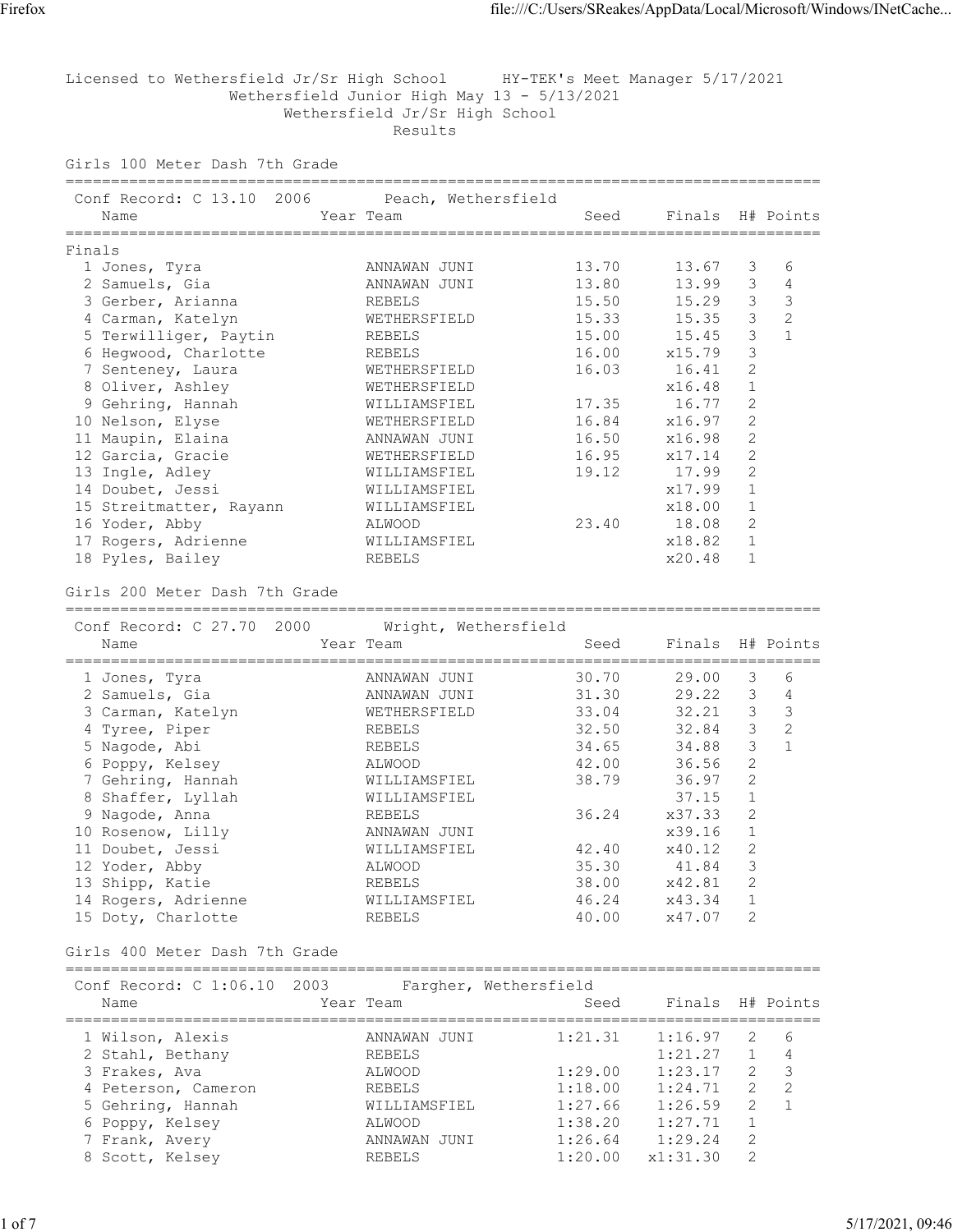| 9 Ingle, Adley                                                                                                                                                                         | WILLIAMSFIEL                                                                                                         | $1:53.66$ $1:47.67$                                                                                   |                                                                                  | 1                                                                                                     |
|----------------------------------------------------------------------------------------------------------------------------------------------------------------------------------------|----------------------------------------------------------------------------------------------------------------------|-------------------------------------------------------------------------------------------------------|----------------------------------------------------------------------------------|-------------------------------------------------------------------------------------------------------|
| Girls 800 Meter Run 7th Grade                                                                                                                                                          |                                                                                                                      |                                                                                                       |                                                                                  |                                                                                                       |
| =========================<br>Conf Record: C 2:36.50 2006<br>Name                                                                                                                       | Groter, Stark County<br>Year Team                                                                                    | Seed                                                                                                  | Finals                                                                           | Points                                                                                                |
| 1 Terwilliger, Paytin<br>2 Stubbs, Selah<br>3 Scott, Lana<br>4 Frank, Avery                                                                                                            | REBELS<br>REBELS<br>WETHERSFIELD<br>ANNAWAN JUNI                                                                     | 2:40.00<br>3:00.00<br>3:09.69<br>3:47.00                                                              | 2:40.40<br>3:19.05<br>3:23.27<br>3:34.31                                         | 6<br>4<br>3<br>2                                                                                      |
| Girls 1600 Meter Run 7th Grade                                                                                                                                                         |                                                                                                                      |                                                                                                       |                                                                                  |                                                                                                       |
| Conf Record: C 5:52.50 2005<br>Name                                                                                                                                                    | S. Steger, Wethersfield<br>Year Team                                                                                 | Seed<br>---------------                                                                               | Finals                                                                           | Points                                                                                                |
| 1 Scott, Lana                                                                                                                                                                          | WETHERSFIELD                                                                                                         | 6:58.28                                                                                               | 7:11.25                                                                          | 6                                                                                                     |
| Girls 100 Meter Hurdles 7th Grade<br>;===================================                                                                                                              |                                                                                                                      | -------------                                                                                         |                                                                                  |                                                                                                       |
| Conf Record: C 17.10 2010<br>Name<br>:========                                                                                                                                         | Medley, Wethersfield<br>Year Team                                                                                    | Seed                                                                                                  | Finals                                                                           | H# Points                                                                                             |
| 1 Stahl, Bethany<br>2 Koch, Mary Jane<br>3 Stubbs, Selah<br>4 Wilson, Alexis<br>5 Shaffer, Lyllah<br>6 Scott, Lana<br>7 Peterson, Cameron<br>8 Doubet, Jessi<br>9 Streitmatter, Rayann | REBELS<br>REBELS<br>REBELS<br>ANNAWAN JUNI<br>WILLIAMSFIEL<br>WETHERSFIELD<br>REBELS<br>WILLIAMSFIEL<br>WILLIAMSFIEL | 21.99<br>23.00<br>23.00<br>24.20<br>24.09<br>24.00<br>29.13                                           | 20.64<br>21.87<br>x23.24<br>24.33<br>25.26<br>25.39<br>x25.45<br>26.71<br>x26.97 | 2<br>6<br>$\mathbf{2}$<br>4<br>2<br>2<br>3<br>2<br>1<br>2<br>$\mathbf{1}$<br>$\overline{2}$<br>1<br>1 |
| Girls 4x100 Meter Relay 7th Grade                                                                                                                                                      |                                                                                                                      |                                                                                                       |                                                                                  |                                                                                                       |
| Conf Record: C 56.63 4/30/2013 Annawan Junior High, Annawan Juni<br>Conf Record: C 56.63 4/30/2013 Annawan Junior High, Annawan Juni<br>Team                                           | K Gripp, M Pantha, K Jackson, J VanHyfte<br>K Gripp, M Pantha, K Jackson, J VanHyfte                                 | Seed                                                                                                  | Finals                                                                           | Points                                                                                                |
| 1 REBELS                                                                                                                                                                               |                                                                                                                      | 1:00.25                                                                                               | 1:00.37                                                                          | 6                                                                                                     |
| 1) Tyree, Piper<br>3) Gerber, Arianna<br>2 WETHERSFIELD JR. HIGH<br>1) Oliver, Megan<br>3) Peart, Wavelynn                                                                             |                                                                                                                      | 2) Terwilliger, Paytin<br>4) Hegwood, Charlotte<br>59.90<br>2) Nelson, Natalie<br>4) Anderson, Camryn | 1:00.98                                                                          | 4                                                                                                     |
| 3 WETHERSFIELD JR. HIGH<br>"B"<br>1) Rivera, Jzabel<br>3) Looney, Addison                                                                                                              |                                                                                                                      | 2) Garcia, Gracie<br>4) DeClercq, Emmorie                                                             | x1:07.92                                                                         |                                                                                                       |
| Girls 4x200 Meter Relay 7th Grade                                                                                                                                                      |                                                                                                                      |                                                                                                       | ==========================                                                       |                                                                                                       |
| Conf Record: C 1:55.50<br>2006<br>Team                                                                                                                                                 | Wethersfield<br>Swedman, Horsley, Peach, Steger                                                                      | Seed                                                                                                  | Finals                                                                           | Points                                                                                                |
| 1 WETHERSFIELD JR. HIGH<br>1) Senteney, Laura                                                                                                                                          |                                                                                                                      | 2:06.00<br>2) Cabada, Abigail                                                                         | 2:18.52                                                                          | 6                                                                                                     |
| 3) Clark, Lily<br>2 REBELS<br>1) Decker, Savannah<br>3) Scott, Kelsey<br>3 REBELS<br>"B"                                                                                               |                                                                                                                      | 4) Oliver, Ashley<br>2:15.00<br>2) Finnegan, Sophie<br>4) Stahl, Bethany<br>2:20.00                   | 2:27.49<br>x2:46.53                                                              | 4                                                                                                     |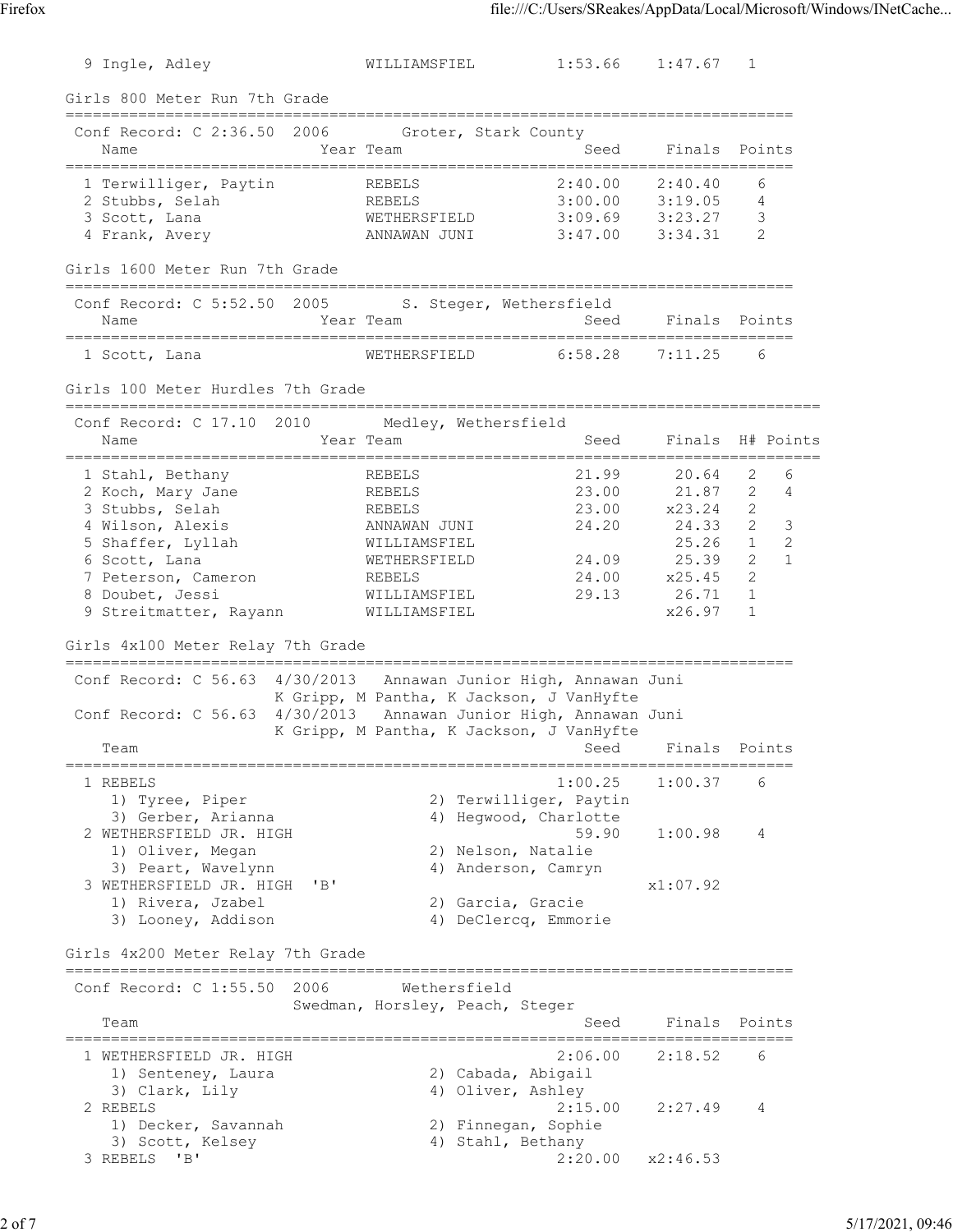3) Peterson, Cameron (4) Westphal, Addi Girls 4x400 Meter Relay 7th Grade ================================================================================ Conf Record: C 4:48.60 2008 Stark Team Seed Finals Points ================================================================================ 1 WETHERSFIELD JR. HIGH 5:12.19 5:11.22 6 1) Clark, Lily 2) Nelson, Natalie 3) Peart, Wavelynn 1988 (2008) 4) Anderson, Camryn 2 REBELS 5:00.00 5:22.15 4 1) Gerber, Arianna 2) Decker, Savannah 3) Tyree, Piper (4) Terwilliger, Paytin 3 REBELS 'B' 5:10.00 x5:51.76 1) Hegwood, Charlotte 2) Finnegan, Sophie 3) Koch, Mary Jane  $4)$  Stahl, Bethany Girls High Jump Start 3'8" 7th Grade ================================================================================ Conf Record: C 4-10 2008 Ravel, United Name Sear Team Seed Finals Points ================================================================================ 1 Gerber, Arianna REBELS 4-05.00 4-02.00 6 2 Nelson, Natalie WETHERSFIELD 4-00.00 3-10.00 3.50 2 DeClercq, Emmorie WETHERSFIELD 3-10.00 3.50 4 Anderson, Camryn WETHERSFIELD 4-00.00 x3-08.00 Girls Long Jump 7th Grade =================================================================================== Conf Record: C 15-03 2001 Milroy, Wethersfield Name Year Team Seed Finals H# Points =================================================================================== 1 Jones, Tyra ANNAWAN JUNI 14-11.00 14-06.00 2 6 2 Nelson, Natalie WETHERSFIELD 10-08.75 11-04.00 2 4 3 Gehring, Hannah WILLIAMSFIEL 10-07.50 11-01.00 2 3 4 Oliver, Megan WETHERSFIELD 10-03.00 10-09.00 1 2 5 Frakes, Ava ALWOOD 11-00.00 10-01.00 2 1 6 Ingle, Adley WILLIAMSFIEL 8-01.00 9-05.50 1 7 Hayes, Aaliyah ANNAWAN JUNI 10-04.00 9-03.00 1 8 Day, Madison REBELS 16-05.00 8-09.50 2 9 Streitmatter, Rayann MILLIAMSFIEL 78-04.00 1 10 Bush, Jacie REBELS 39-04.50 8-02.00 2 11 Rogers, Adrienne WILLIAMSFIEL x7-03.00 1 12 Doty, Charlotte REBELS 8-00.00 x4-11.00 1 Girls Triple Jump 7th Grade ================================================================================ Conf Record: C 28-10.50 2004 Novotny, Galva Name Year Team Seed Finals Points ================================================================================ 1 Finnegan, Sophie REBELS 23-00.00 6 2 Oliver, Megan WETHERSFIELD 22-04.00 4 3 Hegwood, Charlotte **REBELS** 22-02.50 3 4 Oliver, Ashley WETHERSFIELD 24-04.50 21-08.50 2 5 Cabada, Abigail WETHERSFIELD 18-03.00 x17-02.00 6 Bush, Jacie REBELS x16-11.00 7 Day, Madison REBELS x16-09.00 8 Garcia, Gracie WETHERSFIELD 18-07.00 x16-07.50 9 Senteney, Laura WETHERSFIELD 22-01.50 x15-03.00 Girls Shot Put 7th Grade =================================================================================== Conf Record: C 33-04 1985 Bisom, Winola Name Year Team Seed Finals H# Points

1) Bush, Jacie 2) Nagode, Anna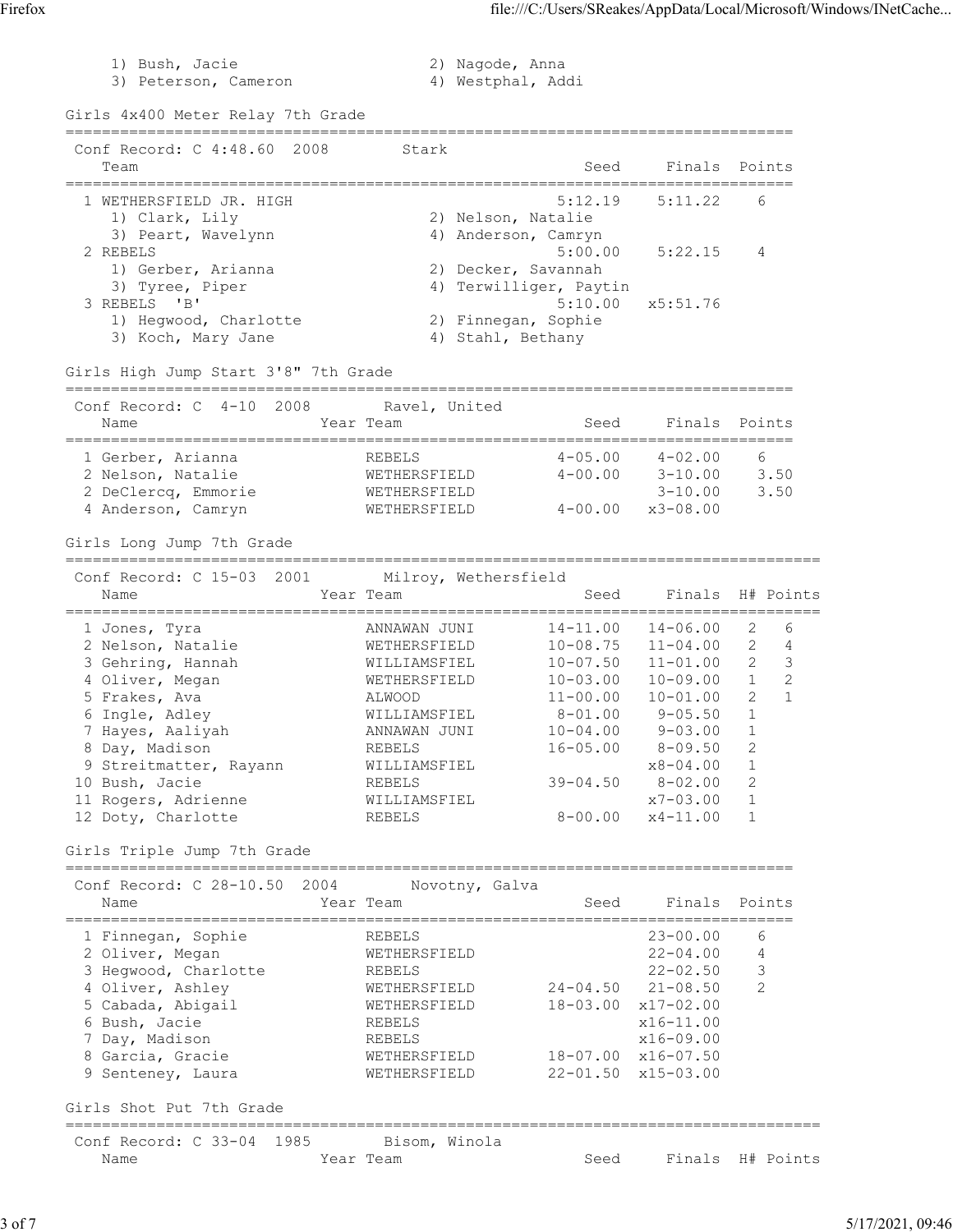| 1 Oliver, Ashley  | WETHERSFIELD    | $20 - 01.50$ | $21 - 10.00$  |               | 6  |
|-------------------|-----------------|--------------|---------------|---------------|----|
| 2 Peart, Wavelynn | WETHERSFIELD    | $20 - 00.00$ | $20 - 09.00$  |               | 4  |
| 3 Rosenow, Lilly  | JUNI<br>ANNAWAN | $18 - 04.00$ | $19 - 02.50$  |               | 3  |
| 4 Maupin, Elaina  | ANNAWAN<br>JUNI | $18 - 09.50$ | $18 - 09.00$  |               | -2 |
| 5 Oliver, Megan   | WETHERSFIELD    | $18 - 00.00$ | $x18 - 01.00$ |               |    |
| 6 Hayes, Aaliyah  | JUNI<br>ANNAWAN | $18 - 10.00$ | $x17 - 09.00$ |               |    |
| 7 Westphal, Addi  | <b>REBELS</b>   | $15 - 05.00$ | $17 - 01.75$  | $\mathcal{L}$ |    |
| 8 Nagode, Abi     | <b>REBELS</b>   | $15 - 02.00$ | $14 - 10.50$  | 2             |    |
| 9 Nagode, Anna    | <b>REBELS</b>   | $16 - 00.00$ | $x12 - 11.00$ | 2             |    |
| 10 Yoder, Abby    | ALWOOD          | $11 - 01.00$ | $11 - 06.50$  | 2             |    |
| 11 Pyles, Bailey  | <b>REBELS</b>   | $12 - 03.00$ | $x10 - 10.00$ | 2             |    |
|                   |                 |              |               |               |    |

Girls Discus Throw 7th Grade

===================================================================================  $Cont$  Record:  $C$  82-05 1979

| UQUIL NEUQEU. U QZEVU LIJIJ<br>Name | CUILLS, GAIVA<br>Year Team | Seed         | Finals     |                | H# Points |
|-------------------------------------|----------------------------|--------------|------------|----------------|-----------|
| 1 Cabada, Abigail                   | WETHERSFIELD               | $43 - 11$    | $44 - 04$  | 2              | 6         |
| 2 Rosenow, Lilly                    | ANNAWAN JUNI               | $37 - 08$    | $41 - 00$  |                | 4         |
| 3 Peart, Wavelynn                   | WETHERSFIELD               | $49 - 00.50$ | $40 - 02$  | $\overline{2}$ | -3        |
| 4 Looney, Addison                   | WETHERSFIELD               | $41 - 00$    | $x39 - 10$ | 2              |           |
| 5 Anderson, Camryn                  | WETHERSFIELD               | $38 - 07.50$ | $x38 - 11$ | 2              |           |
| 6 Senteney, Laura                   | WETHERSFIELD               | $40 - 02$    | $x37 - 09$ | 2              |           |
| 7 Yoder, Abby                       | ALWOOD                     | $33 - 01$    | $35 - 09$  |                | 2         |
| 8 Poppy, Kelsey                     | ALWOOD                     | $38 - 02$    | $35 - 06$  |                |           |
| 9 Hayes, Aaliyah                    | ANNAWAN<br>JUNI            | $48 - 01$    | $34 - 07$  | 2              |           |
| 10 Nagode, Anna                     | <b>REBELS</b>              | $36 - 11.50$ | $33 - 11$  |                |           |
| 11 Pyles, Bailey                    | <b>REBELS</b>              | $31 - 11.50$ | $31 - 01$  |                |           |

Girls 100 Meter Dash 8th Grade

=================================================================================== Conf Record: C 12.80 2001 Wright, Wethersfield

| CONI Record: C 12.80 2001<br>Name | Wright, Wethersfield<br>Year Team | Seed  | Finals H# Points |                |   |
|-----------------------------------|-----------------------------------|-------|------------------|----------------|---|
| 1 VanOpdorp, Bella                | ANNAWAN JUNI                      | 14.10 | 14.06            | 2              | 6 |
| 2 Manning, Haven                  | WILLIAMSFIEL                      | 14.92 | 14.32            | 2              | 4 |
| 3 Kraklow, Sarah                  | REBELS                            | 14.60 | 14.34            | $\overline{2}$ | 3 |
| 4 Barnwell, Paulyna               | REBELS                            | 14.50 | 14.53            | $\overline{2}$ | 2 |
| 5 Dickens, Alevia                 | WETHERSFIELD                      | 14.83 | 14.60            | 2              |   |
| 6 Barham, Lilly                   | ALWOOD                            | 15.05 | 15.34            | $\overline{2}$ |   |
| 7 Franklin, Leah                  | WETHERSFIELD                      | 15.74 | 15.74            | 2              |   |
| 8 Hulick, Broghn                  | ALWOOD                            | 15.94 | 15.85            |                |   |
| 9 Phelps, Makenzie                | WETHERSFIELD                      | 16.62 | x16.66           |                |   |
| 10 Scott, Kelsey                  | REBELS                            | 17.00 | x17.04           | $\overline{1}$ |   |
| 11 Bush, Jacie                    | REBELS                            | 16.00 | x18.15           |                |   |
| 12 Shipp, Katie                   | <b>REBELS</b>                     | 18.00 | x19.30           |                |   |
| 13 Drawyer, Alexandria            | WETHERSFIELD                      |       | x19.95           |                |   |

Girls 200 Meter Dash 8th Grade

================================================================================

| Conf Record: C 26.80 2001                                            | Wright, Wethersfield                    |                         |                         |               |
|----------------------------------------------------------------------|-----------------------------------------|-------------------------|-------------------------|---------------|
| Name                                                                 | Year Team                               | Seed                    | Finals Points           |               |
| 1 VanOpdorp, Bella<br>2 Barnwell, Paulyna<br>3 Hulick, Broghn        | ANNAWAN JUNI<br><b>REBELS</b><br>ALWOOD | 29.40<br>30.00<br>32.98 | 29.20<br>30.36<br>34.85 | 6<br>4<br>3   |
| 4 Westphal, Addi<br>5 Day, Madison<br>Girls 400 Meter Dash 8th Grade | <b>REBELS</b><br><b>REBELS</b>          | 38.00<br>37.00          | 39.13<br>x41.30         | $\mathcal{L}$ |
| Conf Record: C 1:02.50 2007<br>Name                                  | Steger, Wethersfield<br>Year Team       | Seed                    | Finals Points           |               |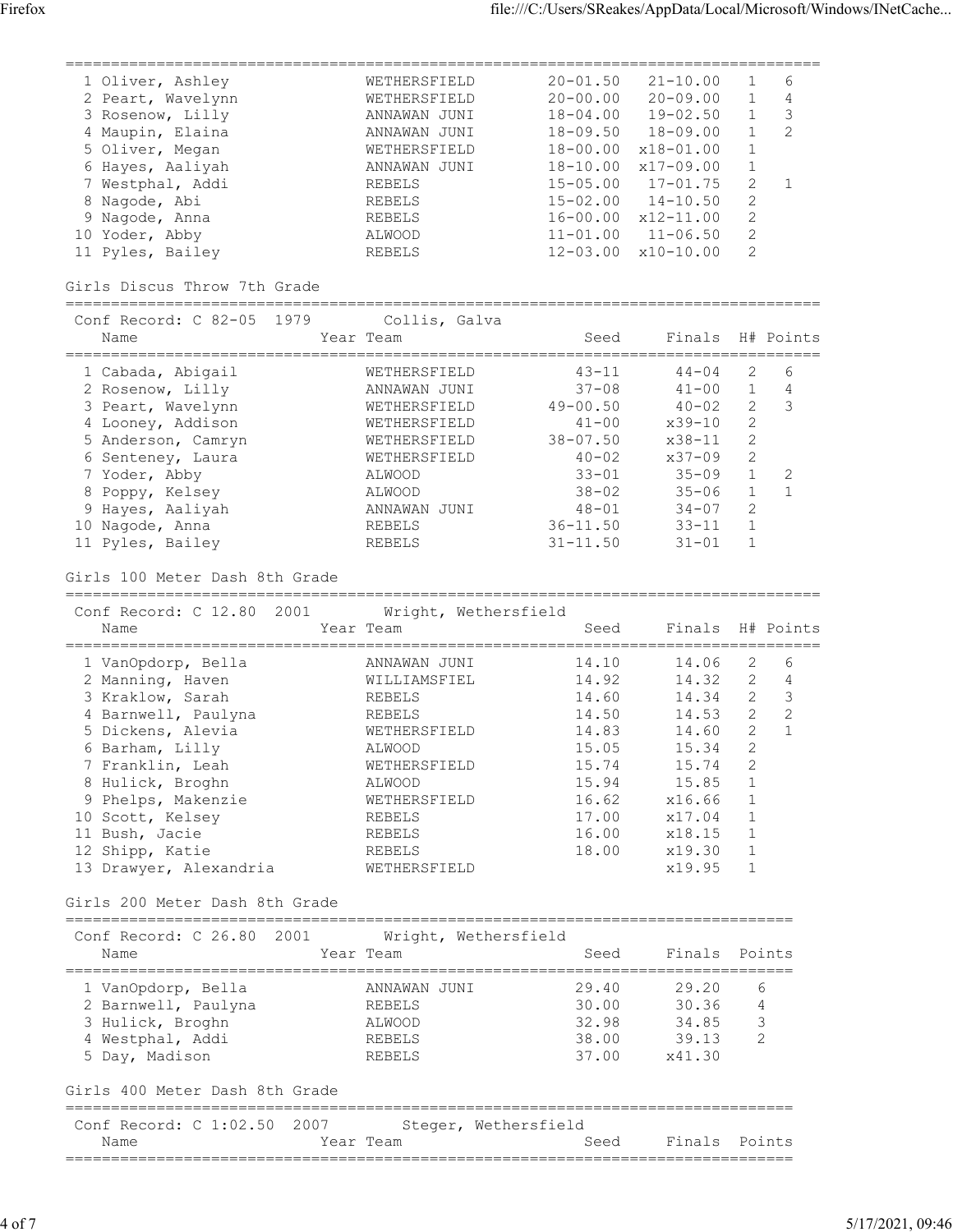| 1 Manning, Haven<br>2 Kraklow, Sarah<br>3 Poppy, Emma                                                    | WILLIAMSFIEL<br>REBELS<br>ALWOOD                    | 1:13.82<br>1:13.19<br>1:19.90                                                             | 1:11.29<br>1:12.60<br>1:18.82         | 6<br>4<br>3   |
|----------------------------------------------------------------------------------------------------------|-----------------------------------------------------|-------------------------------------------------------------------------------------------|---------------------------------------|---------------|
| Girls 800 Meter Run 8th Grade                                                                            |                                                     |                                                                                           |                                       |               |
| =====================<br>Conf Record: C 2:27.40 2008 Pillen, Wethersfield<br>Name                        | Year Team                                           | Seed                                                                                      | Finals<br>==========================  | Points        |
| 1 Sierens, Paige<br>2 Manning, Haven<br>3 Merrick, Ellie                                                 | ANNAWAN JUNI<br>WILLIAMSFIEL<br>WETHERSFIELD        | 2:59.30<br>3:01.21<br>3:19.62                                                             | 3:05.08<br>3:07.48<br>3:28.42         | 6<br>4<br>3   |
| Girls 1600 Meter Run 8th Grade                                                                           |                                                     |                                                                                           |                                       |               |
| Conf Record: C 5:46.30 2003 Johnson, Alwood<br>Name                                                      | Year Team                                           | Seed                                                                                      |                                       | Finals Points |
| 1 Sierens, Paige                                                                                         | ANNAWAN JUNI                                        | 6:49.00                                                                                   | 6:56.73                               | 6             |
| Girls 100 Meter Hurdles 8th Grade                                                                        |                                                     |                                                                                           |                                       |               |
| Conf Record: C 17.30 2001<br>Name                                                                        | Year Team                                           | Fargher, Wethersfield<br>Seed                                                             | Finals                                | Points        |
| 1 Paul, Emily<br>2 Barham, Lilly                                                                         | ALWOOD<br>ALWOOD                                    | 21.09<br>20.00                                                                            | 21.62<br>21.87                        | 6<br>- 4      |
| Girls 4x100 Meter Relay 8th Grade                                                                        |                                                     |                                                                                           |                                       |               |
| Conf Record: C 55.50<br>2004<br>Team                                                                     | Wethersfield<br>Williams, Matuszyk, Hansen, Fargher | Seed                                                                                      |                                       | Finals Points |
| 1 ANNAWAN JUNIOR HIGH<br>1) Samuels, Gia                                                                 |                                                     | 58.92<br>2) VanOpdorp, Bella                                                              | 57.76                                 | 6             |
| 3) Sierens, Paige<br>2 WETHERSFIELD JR. HIGH<br>1) Dickens, Alevia                                       |                                                     | 4) Jones, Tyra<br>59.90<br>2) Nelson, Emersyn                                             | 58.75                                 | 4             |
| 3) Carman, Katelyn<br>3 REBELS<br>1) Barnwell, Paulyna<br>3) Kraklow, Sarah                              |                                                     | 4) Vincent, Kendall<br>1:00.25<br>2) Koch, Mary Jane<br>4) Orwig, Lauren                  | 1:00.60                               | 2             |
| Girls 4x200 Meter Relay 8th Grade                                                                        |                                                     |                                                                                           | =============================         |               |
| 2007<br>Conf Record: $C_1:54.60$<br>Team                                                                 | Eastman, Swedman, Peach, Steger                     | Wethersfield<br>Seed                                                                      | Finals                                | Points        |
| 1 ALWOOD                                                                                                 |                                                     | 2:08.22                                                                                   | ==========================<br>2:12.11 | 6             |
| 1) Hulick, Broghn<br>3) Paul, Emily<br>2 WETHERSFIELD JR. HIGH<br>1) Nelson, Elyse<br>3) Taylor, Jillian |                                                     | 2) Poppy, Emma<br>4) Barham, Lilly<br>2:06.00<br>2) Phelps, Makenzie<br>4) Franklin, Leah | 2:13.62                               | 4             |
| Girls 4x400 Meter Relay 8th Grade                                                                        |                                                     |                                                                                           |                                       |               |
| Conf Record: $C$ 4:35.30<br>2007                                                                         | Horrie, Swedman, Peach, Steger                      | Wethersfield                                                                              |                                       |               |
| Team<br>==========================                                                                       |                                                     | Seed                                                                                      | Finals                                | Points        |
| 1 ANNAWAN JUNIOR HIGH<br>1) Sierens, Paige                                                               |                                                     | 5:49.25<br>2) Wilson, Alexis                                                              | 5:53.13                               | 6             |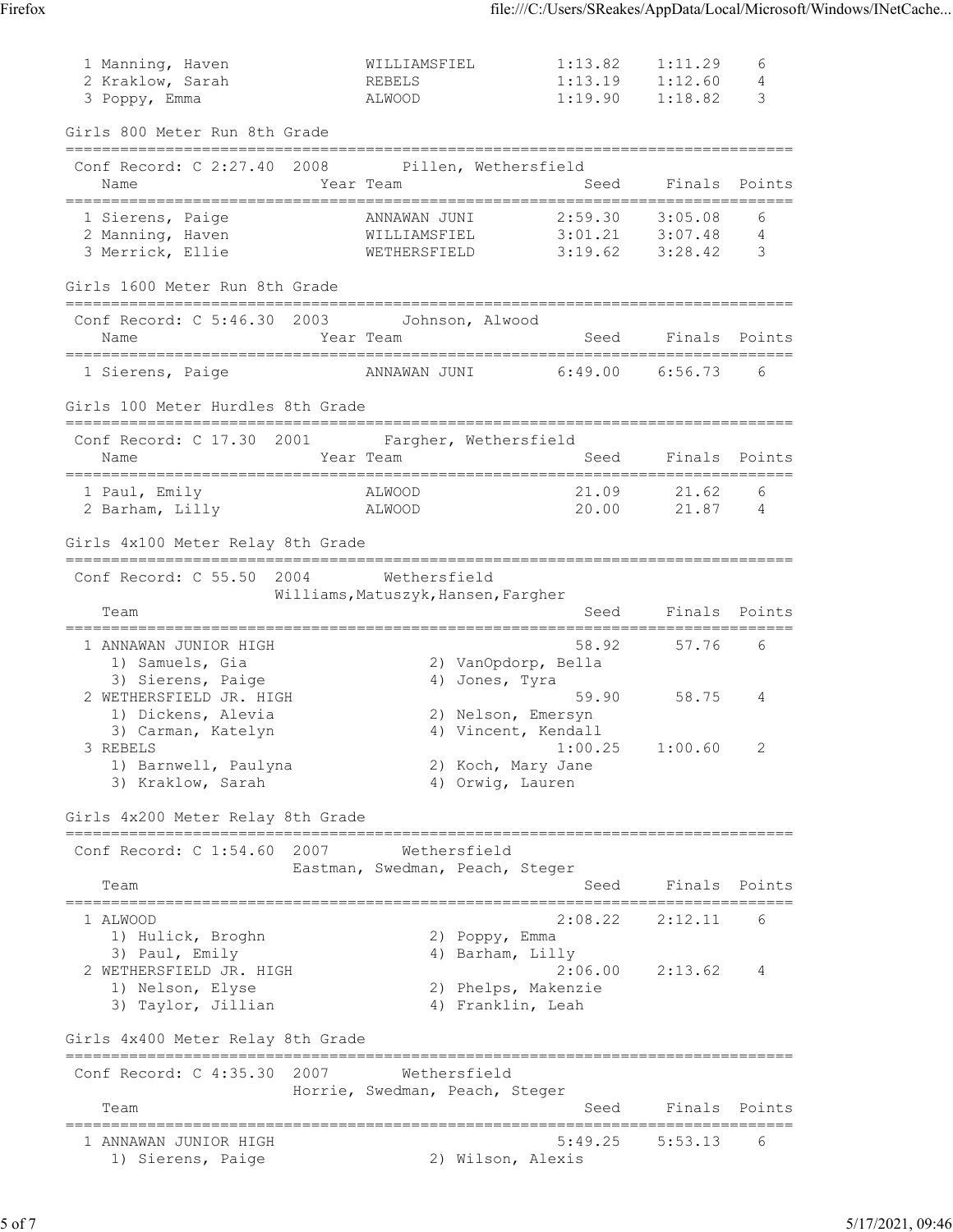| Frank, | Averv |
|--------|-------|

| 3) Frank, Avery                                               |                                                            | 4) Hayes, Aaliyah          |                                           |                              |
|---------------------------------------------------------------|------------------------------------------------------------|----------------------------|-------------------------------------------|------------------------------|
| Girls High Jump Start 4'0'' 8th Grade                         |                                                            |                            |                                           |                              |
| Conf Record: C 4-11 2003<br>Name<br>========================= | Stinson, Wethersfield<br>Year Team<br>=========            | Seed                       | Finals<br>------------                    | Points                       |
| 1 Dickens, Alevia<br>2 Nelson, Emersyn                        | WETHERSFIELD<br>WETHERSFIELD                               | $4 - 06.00$<br>$4 - 02.00$ | $4 - 06.00$<br>4-04.00                    | 6<br>4                       |
| Girls Long Jump 8th Grade<br>=====================            |                                                            |                            |                                           |                              |
| Conf Record: C 16-07.50<br>Name                               | ================<br>2002<br>Milroy, Cambridge<br>Year Team | Seed                       | Finals                                    | H# Points<br>$:=====$        |
| 1 Dickens, Alevia                                             | WETHERSFIELD                                               | $13 - 03.50$               | $14 - 05.00$                              | 2<br>6                       |
| 2 Manning, Haven                                              | WILLIAMSFIEL                                               | $13 - 00.00$               | $13 - 04.00$                              | $\overline{2}$<br>4          |
| 3 VanOpdorp, Bella                                            | ANNAWAN JUNI                                               | $13 - 09.00$               | $13 - 00.50$                              | $\overline{2}$<br>3          |
| 4 Nelson, Emersyn                                             | WETHERSFIELD                                               | $12 - 09.00$               | $13 - 00.00$                              | $\overline{2}$<br>1.50       |
| 4 Kraklow, Sarah                                              | REBELS                                                     | $13 - 05.00$               | $13 - 00.00$                              | $\overline{2}$<br>1.50       |
| 6 Paul, Emily                                                 | ALWOOD                                                     | $12 - 07.00$               | $12 - 09.00$                              | 1                            |
| 7 Barham, Lilly                                               | ALWOOD                                                     | $13 - 04.00$               | $12 - 06.00$                              | $\overline{2}$               |
| 8 Newton, Kenna                                               | REBELS                                                     |                            | $11 - 10.50$                              | $\mathbf{1}$                 |
| 9 Taylor, Jillian                                             | WETHERSFIELD                                               |                            | $x11 - 00.00$                             | $\mathbf{1}$                 |
| 10 Franklin, Leah                                             | WETHERSFIELD                                               | $10 - 04.00$               | $x9 - 07.00$                              | $\mathbf{1}$<br>$\mathbf{1}$ |
| 11 Peterson, Cameron                                          | REBELS                                                     | $10 - 00.00$               | $x9 - 04.00$                              |                              |
| Girls Triple Jump 8th Grade                                   |                                                            |                            |                                           |                              |
| Conf Record: C 30-06.50<br>2003                               |                                                            | Blanks, Wethersfield       |                                           |                              |
| Name                                                          | Year Team                                                  | Seed                       | Finals<br>=============================== | Points                       |
| 1 Vincent, Kendall                                            | WETHERSFIELD                                               | $27 - 04.00$               | $28 - 04.00$                              | 6                            |
| 2 Poppy, Emma                                                 | ALWOOD                                                     |                            | $24 - 05.00$                              | 4                            |
| 3 Merrick, Ellie                                              | WETHERSFIELD                                               | $17 - 11.00$               | $21 - 04.00$                              | 3                            |
| Girls Shot Put 8th Grade                                      |                                                            |                            |                                           |                              |
| Conf Record: C 34-05.50<br>1986                               | Bisom, Winola                                              |                            |                                           |                              |
| Name                                                          | Year Team                                                  | Seed                       | Finals                                    | Points                       |
| ======================<br>1 Orwig, Lauren                     | REBELS                                                     | $29 - 01.50$               | $27 - 09.75$                              | 6                            |
| 2 Newton, Kenna                                               | REBELS                                                     | $25 - 00.00$               | $24 - 03.50$                              | 4                            |
| 3 Paul, Emily                                                 | ALWOOD                                                     | $20 - 09.00$               | $22 - 03.75$                              | $\mathsf 3$                  |
| 4 Manning, Haven                                              | WILLIAMSFIEL                                               |                            | $21 - 01.25$                              | 2                            |
| 5 Franklin, Leah                                              | WETHERSFIELD                                               | 18-00.00                   | $20 - 02.25$                              | $\mathbf{1}$                 |
| 6 Pyles, Aubrey                                               | REBELS                                                     | $20 - 00.00$               | $x16 - 00.00$                             |                              |
| Girls Discus Throw 8th Grade                                  |                                                            |                            |                                           |                              |
| Conf Record: C 94-11 2004                                     | Johnston, Galva                                            |                            |                                           |                              |
| Name                                                          | Year Team                                                  | Seed                       | Finals                                    | Points                       |
| 1 Orwig, Lauren                                               | REBELS                                                     | $73 - 05.50$               | $70 - 04$                                 | 6                            |
| 2 Vincent, Kendall                                            | WETHERSFIELD                                               | $62 - 00$                  | 68-09                                     | 4                            |
| 3 Newton, Kenna                                               | REBELS                                                     | $61 - 07$                  | $65 - 04$                                 | 3                            |
| 4 Poppy, Emma                                                 | ALWOOD                                                     | $49 - 08$                  | $50 - 08$                                 | 2                            |
| 5 Drawyer, Alexandria                                         | WETHERSFIELD                                               | 24-07.50                   | $43 - 03$                                 | $\mathbf{1}$                 |
| 6 Pyles, Aubrey                                               | REBELS                                                     | $44 - 04.50$               | $x41 - 09$                                |                              |
|                                                               | Women - 7th Grade - Team Rankings - 14 Events Scored       |                            |                                           |                              |
| 1) Wethersfield Jr. High                                      | 69                                                         | 2) Rebels                  |                                           | 63                           |
| 3) Annawan Junior High                                        | 46                                                         | 4) AlWood                  |                                           | 7                            |
| 5) Williamsfield Schools                                      | 6                                                          |                            |                                           |                              |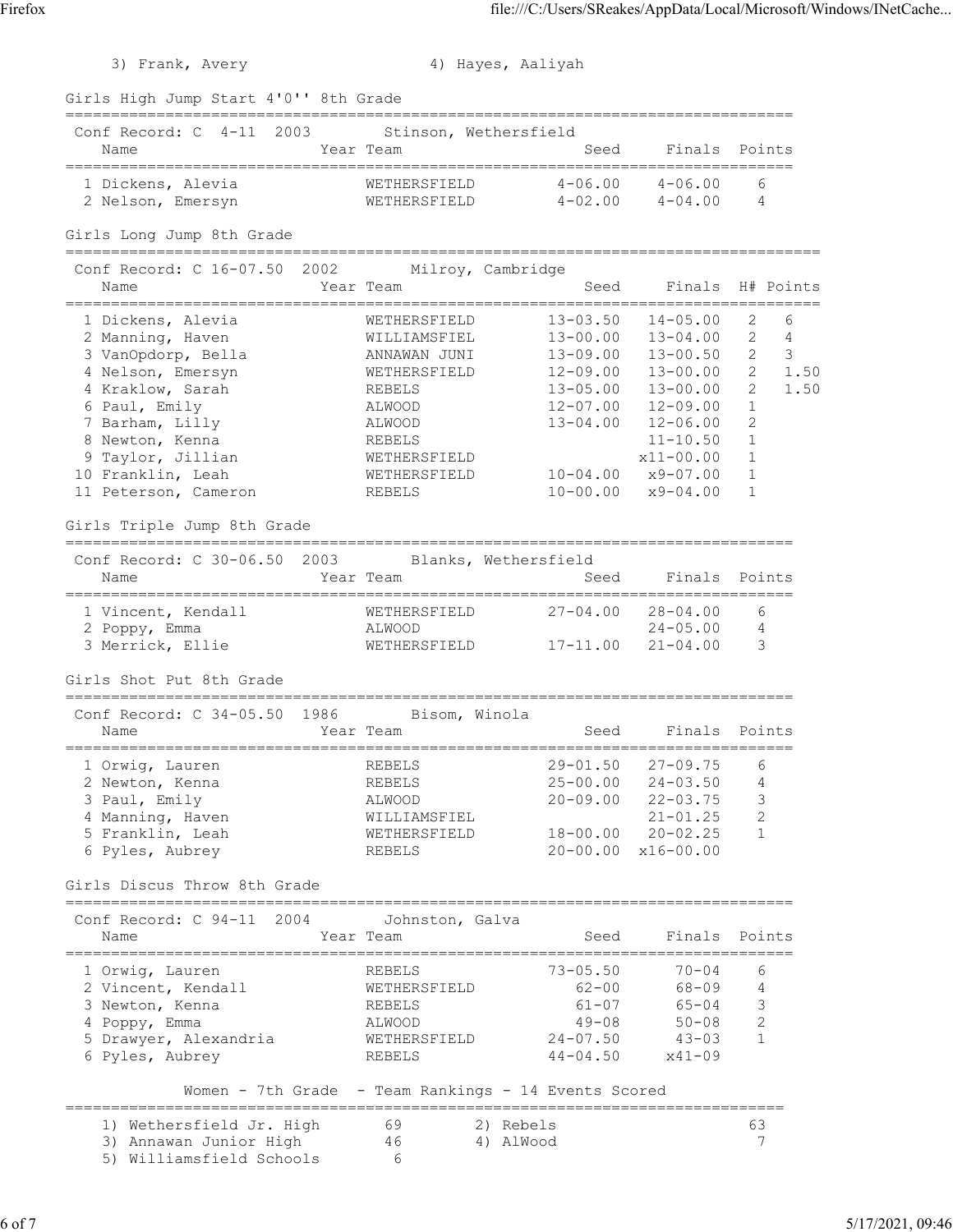|                                                                   |                      | Women - 8th Grade - Team Rankings - 14 Events Scored |    |
|-------------------------------------------------------------------|----------------------|------------------------------------------------------|----|
| 1) Wethersfield Jr. High<br>3) Rebels<br>5) Williamsfield Schools | 44.50<br>37.50<br>20 | 2) Annawan Junior High<br>4) AlWood                  | 39 |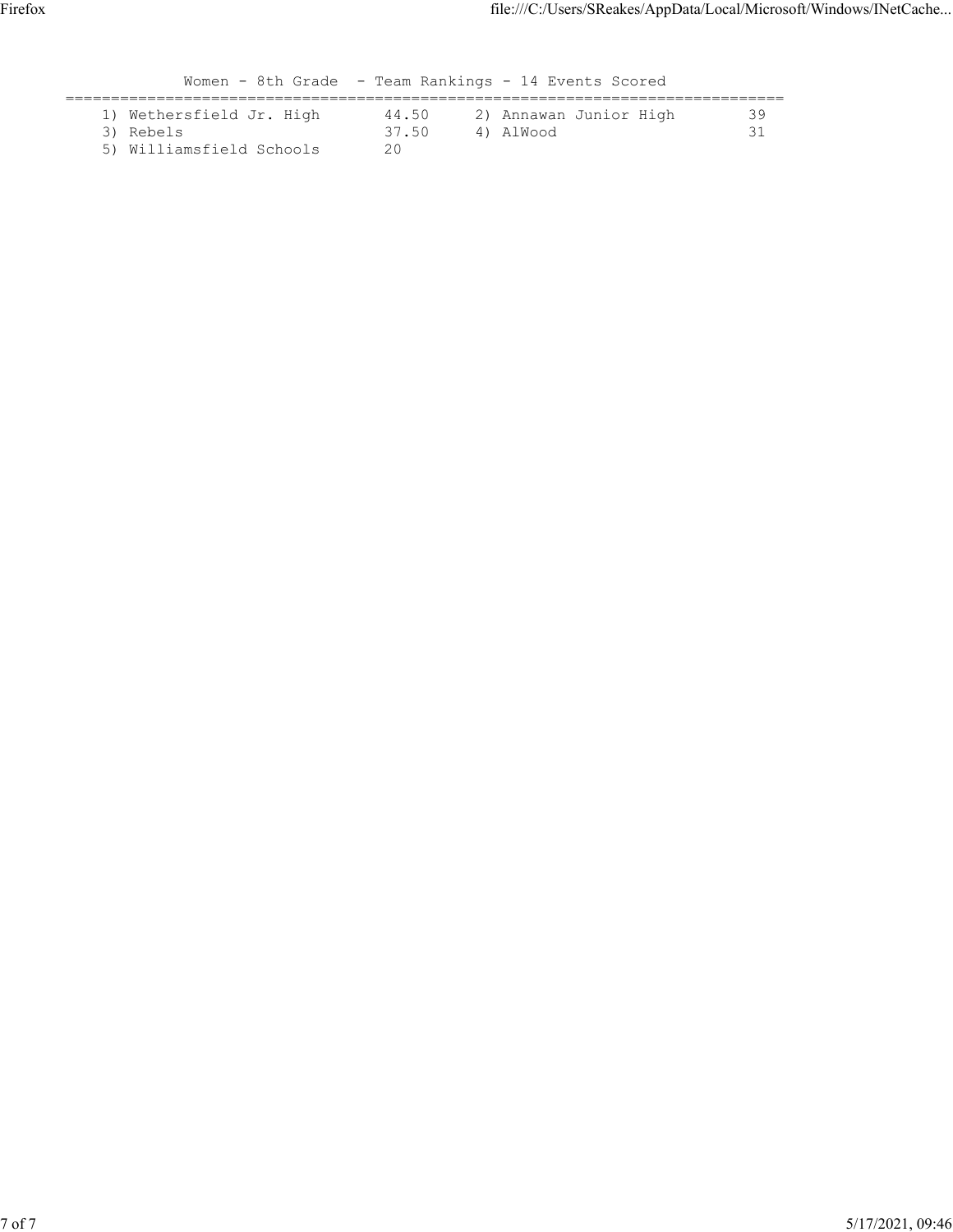Licensed to Wethersfield Jr/Sr High School HY-TEK's Meet Manager 5/17/2021 Wethersfield Junior High May 13 - 5/13/2021 Wethersfield Jr/Sr High School Results

Boys 100 Meter Dash 7th Grade

| Conf Record: C 12.10 2009     |           | Draminski, Wethersfield |       |                  |                |                |
|-------------------------------|-----------|-------------------------|-------|------------------|----------------|----------------|
| Name                          | Year Team |                         | Seed  | Finals H# Points |                |                |
| Finals                        |           |                         |       |                  |                |                |
| 1 Masters, Riley              |           | REBELS                  | 13.33 | 13.07            | 2              | 6              |
| 2 Thurston, Nic               |           | ANNAWAN JUNI            | 13.10 | 13.25            | $\overline{2}$ | $\overline{4}$ |
| 3 Horrie, Devon               |           | WETHERSFIELD            | 13.42 | 13.32            | $\overline{2}$ | 3              |
| 4 Heitzler, Maddux            |           | ANNAWAN JUNI            | 13.50 | 15.15            | $\overline{2}$ | 2              |
| 5 Novak, Brayden              |           | WETHERSFIELD            |       | 15.21            | $\mathbf{1}$   |                |
| 6 Hornback, Drew              |           | WETHERSFIELD            |       | x15.95           | $\mathbf{1}$   |                |
| 7 Cepeda-Lopez, Oscar         |           | WETHERSFIELD            | 16.37 | x16.06           | 1              |                |
| 8 Manning, West               |           | WILLIAMSFIEL            | 16.26 | 16.19            | 2              |                |
| 9 Snider, Wyatt               |           | REBELS                  | 16.00 | 16.76            | $\overline{2}$ |                |
| 10 Leezer, Brady              |           | REBELS                  | 16.00 | x16.81           | $\mathcal{D}$  |                |
| 11 Boarmen, Charles           |           | REBELS                  |       | x17.21           | $\mathbf{1}$   |                |
| 12 Jones-MItchell, Kadyn      |           | WILLIAMSFIEL            |       | 17.55 18.00      |                |                |
| 13 Heberer, Keegan            |           | WETHERSFIELD            |       | x18.26           | 1              |                |
| 14 Rigg, Owen                 |           | WILLIAMSFIEL            | 21.07 | x19.38           | 1              |                |
| Boys 200 Meter Dash 7th Grade |           |                         |       |                  |                |                |
|                               |           |                         |       |                  |                |                |

| Conf Record: C 26.20 2002 |                 | Lopez (1981), Mitchell (2002), Wethersfield, W |                  |                |   |
|---------------------------|-----------------|------------------------------------------------|------------------|----------------|---|
| Name                      | Year Team       | Seed                                           | Finals H# Points |                |   |
|                           |                 |                                                |                  |                |   |
| 1 Masters, Riley          | REBELS          | 27.00                                          | 27.73            | 2              | 6 |
| 2 Goodley, Cole           | JUNI<br>ANNAWAN | 31.60                                          | $32.23$ 2        |                | 4 |
| 3 DeMay, Ethan            | ANNAWAN JUNI    | 33.30                                          | 33.34            | $\overline{2}$ | 3 |
| 4 Keever, Sam             | ALWOOD          | 42.64                                          | 34.36            | 2              | 2 |
| 5 Snider, Wyatt           | REBELS          |                                                | 34.91            |                |   |
| 6 Manning, West           | WILLIAMSFIEL    | 35.68                                          | 36.11            | 2              |   |
| 7 Osborn, Cayden          | REBELS          |                                                | x37.95           |                |   |
| 8 Sparks, Keagan          | REBELS          | 36.00                                          | x38.58           | 2              |   |
| 9 Jones-MItchell, Kadyn   | WILLIAMSFIEL    | 42.70                                          | 38.71            |                |   |
| 10 Saner, Jackson         | REBELS          | 38.00                                          | x39.33           | 2              |   |
| 11 Rigg, Owen             | WILLIAMSFIEL    |                                                | x39.78           |                |   |
| 12 Heberer, Keegan        | WETHERSFIELD    |                                                | 41.20            |                |   |

# Boys 400 Meter Dash 7th Grade

| Conf Record: C 57.50 2005<br>Name                                                                                    | Ewing, Stark County<br>Year Team                                                        | Seed                                                | Finals                                                         | Points           |
|----------------------------------------------------------------------------------------------------------------------|-----------------------------------------------------------------------------------------|-----------------------------------------------------|----------------------------------------------------------------|------------------|
| 1 Heitzler, Maddux<br>2 Bermudez, Michael<br>3 Heston, Danny<br>4 Watt, Ryan<br>5 Garcia, German<br>6 Bishop, Tanner | ANNAWAN JUNI<br>WETHERSFIELD<br>ANNAWAN JUNI<br>ALWOOD<br>WETHERSFIELD<br><b>REBELS</b> | 1:00.77<br>1:09.14<br>1:18.60<br>1:21.90<br>1:22.34 | 1:02.23<br>1:05.57<br>1:15.85<br>1:21.67<br>1:25.14<br>1:30.35 | 6<br>4<br>3<br>っ |

Boys 800 Meter Run 7th Grade

| Conf Record: C 2:20.40 2004<br>Name                    | Year Team                                     | Draminski, Wethersfield<br>Seed | Finals Points                 |            |
|--------------------------------------------------------|-----------------------------------------------|---------------------------------|-------------------------------|------------|
| 1 Browning, Ben<br>2 Feltner, Noah<br>3 Moore, Matthew | REBELS<br><b>WETHERSFIELD</b><br>WETHERSFIELD | 2:40.00                         | 2:48.15<br>3:13.89<br>3:29.56 | $\epsilon$ |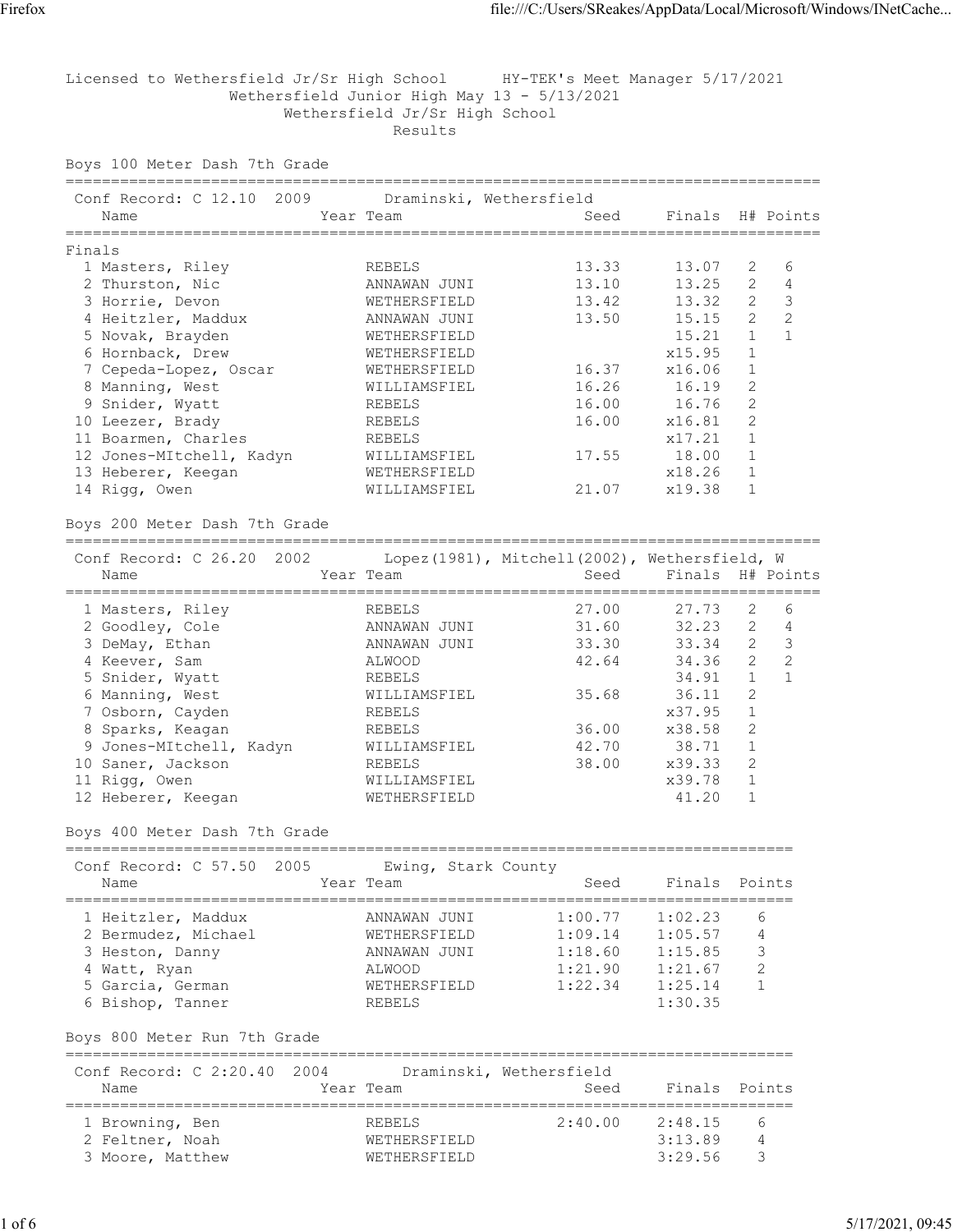4 Hendrix, Daylon WETHERSFIELD 3:03.57 x3:46.65 Boys 1600 Meter Run 7th Grade ================================================================================ Conf Record: C 5:03.30 1993 Hamilton, Wethersfield Name Tear Team Seed Finals Points ================================================================================ 1 Manning, West WILLIAMSFIEL 6:21.57 6 2 Galbraith, Kruz WETHERSFIELD 6:50.05 4 3 Bishop, Tanner REBELS 6:59.96 3 4 Hendrix, Daylon WETHERSFIELD 6:46.42 7:00.94 2 Boys 110 Meter Hurdles 7th Grade ================================================================================ Conf Record: C 17.80 2002 Russell, Draminski (2004), Westmer, Wethersfi Name **Sexet Sear Team** Seed Finals Points ================================================================================ 1 Verstraete, Cash WETHERSFIELD 24.13 24.97 6 2 Watt, Ryan ALWOOD 27.40 25.48 4 3 Carton, Dominic ANNAWAN JUNI 24.70 25.76 3 4 Sundeen, Evan WETHERSFIELD 26.35 27.64 2 Boys 4x100 Meter Relay 7th Grade ================================================================================ Conf Record: C 52.90 1998 Wethersfield Keane, Mallery, Feldner, Crabtree Team **Seed** Finals Points ================================================================================ 1 55.32 55.13 6 1) Torres, Jonathon 2) Jermenc, Carson 3) Bermudez, Michael (4) Horrie, Devon 2 ANNAWAN JUNIOR HIGH 57.00 56.93 4 1) Heitzler, Maddux 2) Thurston, Nic 3) Goodley, Cole 4) DeSplinter, Wyatt 3 REBELS 1:00.00 1:05.43 2 1) Gentle, Caleb 2) Leezer, Brady 1) Gentle, Caleb (1999)<br>3) Down, Connor (2) Snider, Wyatt (3) Allown, Connor (1999) (1999)<br>4) Snider, Wyatt (1999) (1999) (1999) (1999) (1999) (1999) (1999) (1999) (1999) (1999) (1999) (1999) (1999) (1 4 WETHERSFIELD JR. HIGH 'B' x1:05.57 1) Cepeda-Lopez, Oscar (2) Feltner, Noah 3) Galbraith, Kruz (4) Garcia, German Boys 4x200 Meter Relay 7th Grade ================================================================================ Conf Record: C 1:49.10 2004 Wethersfield Kendall, Kohler, Draminski, C.Parks Team Team Channell, Control, Stammond, Corrective Seed Finals Points ================================================================================ 1 WETHERSFIELD JR. HIGH 1:53.00 2:12.28 6<br>1) Rumbold, Reese 2) Novak, Brayden<br>3) Hornback, Drew 3, Hornback, Drew 4) Miskinis, Parker 1) Rumbold, Reese 2) Novak, Brayden 3) Hornback, Drew (4) Miskinis, Parker 2 REBELS 2:15.00 2:40.09 4 1) Williams, Toby 2) Boarmen, Charles 3) Osborn, Cayden 1988 (4) Sparks, Keagan Boys 4x400 Meter Relay 7th Grade ================================================================================ Conf Record: C 4:19.30 2005 Stark County Ewing, Kelly, Nelson, Nunez<br>Team Seed Finals Points ================================================================================ 1 WETHERSFIELD JR. HIGH 5:07.00 4:37.37 6 1) Miskinis, Parker 2) Torres, Jonathon 3) Bermudez, Michael (4) Jermenc, Carson 2 ANNAWAN JUNIOR HIGH 5:27.30 5:33.67 4 1) Heitzler, Maddux 2) DeSplinter, Wyatt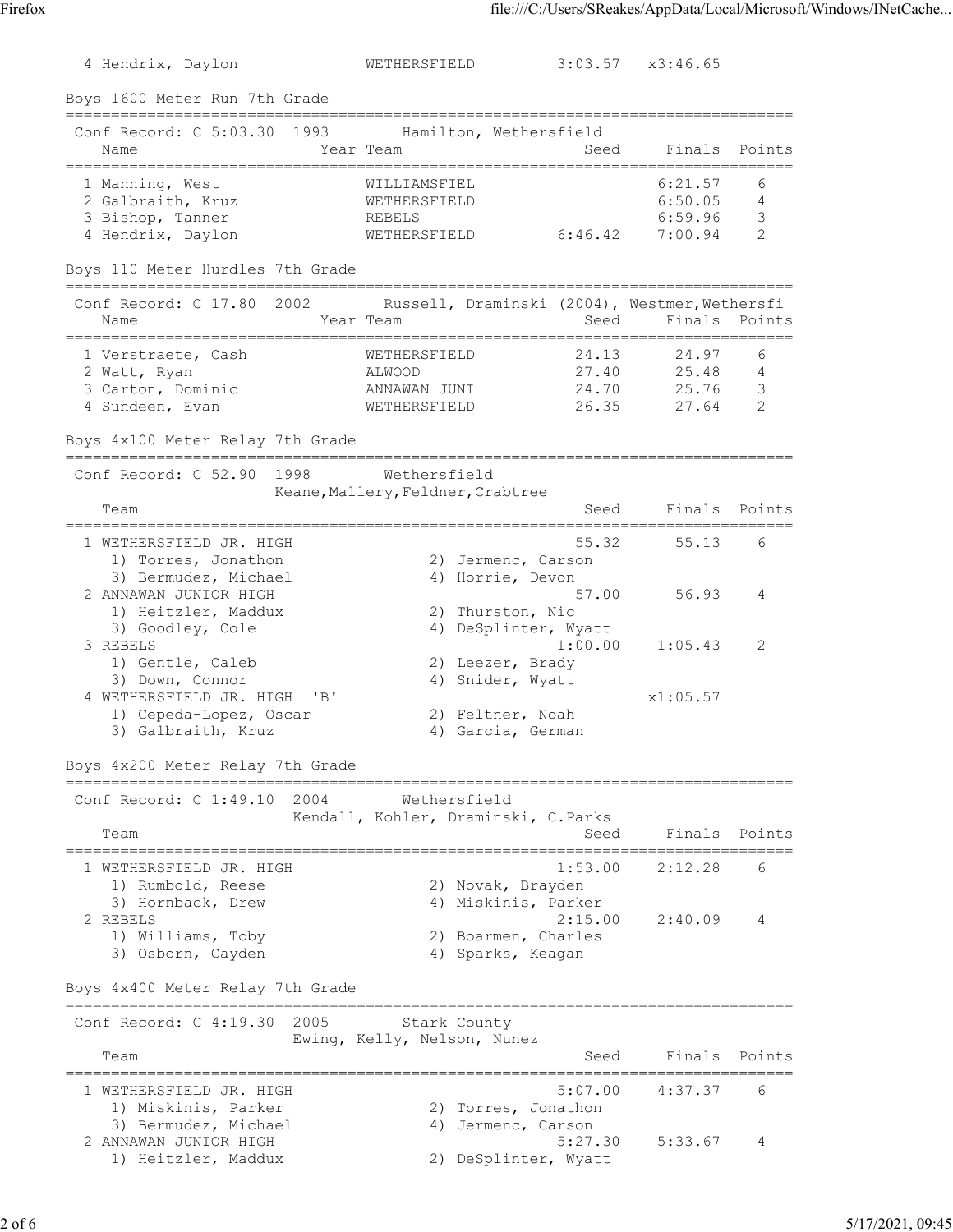| 3) Heston, Danny<br>3 REBELS<br>1) Leezer, Brady<br>3) Bishop, Tanner<br>Boys High Jump Start 3'10" 7th Grade                                                                                                                                                                                                                              |                   |                                                                                                                                                                                                                | 4) DeMay, Ethan<br>2) Gentle, Caleb<br>4) Down, Connor                                                                                                                                      | $5:00.00$ $6:24.37$                                                                                                         | 2                                                                                                                                                                                                                               |  |
|--------------------------------------------------------------------------------------------------------------------------------------------------------------------------------------------------------------------------------------------------------------------------------------------------------------------------------------------|-------------------|----------------------------------------------------------------------------------------------------------------------------------------------------------------------------------------------------------------|---------------------------------------------------------------------------------------------------------------------------------------------------------------------------------------------|-----------------------------------------------------------------------------------------------------------------------------|---------------------------------------------------------------------------------------------------------------------------------------------------------------------------------------------------------------------------------|--|
|                                                                                                                                                                                                                                                                                                                                            |                   |                                                                                                                                                                                                                |                                                                                                                                                                                             |                                                                                                                             |                                                                                                                                                                                                                                 |  |
| Conf Record: C 5-04.50 2002<br>Name                                                                                                                                                                                                                                                                                                        | Year Team         | Estes, Wethersfield                                                                                                                                                                                            | Seed                                                                                                                                                                                        | Finals                                                                                                                      | Points                                                                                                                                                                                                                          |  |
| 1 Horrie, Devon<br>2 Masters, Riley<br>3 Browning, Ben<br>4 Bermudez, Michael<br>5 Heston, Danny<br>6 Rumbold, Reese                                                                                                                                                                                                                       |                   | WETHERSFIELD<br>REBELS<br>REBELS<br>WETHERSFIELD<br>ANNAWAN JUNI<br>WETHERSFIELD                                                                                                                               | $4 - 04.00$<br>$4 - 06.00$<br>$4 - 00.00$                                                                                                                                                   | $J4 - 08.00$<br>$J4 - 04.00$<br>$J4 - 04.00$<br>J4-00.00<br>J4-00.00<br>$x3 - 10.00$                                        | 6<br>$\overline{4}$<br>3<br>2<br>$\mathbf{1}$                                                                                                                                                                                   |  |
| Boys Long Jump 7th Grade                                                                                                                                                                                                                                                                                                                   |                   |                                                                                                                                                                                                                |                                                                                                                                                                                             |                                                                                                                             |                                                                                                                                                                                                                                 |  |
| Conf Record: C 18-05.50 4/30/2013 Brett Woodside, ROWVA JH Boy<br>Conf Record: C 18-05.50 4/30/2013 Brett Woodside, ROWVA JH Boy<br>Conf Record: C 18-05.50 4/30/2013 Brett Woodside, ROWVA JH Boy<br>Name                                                                                                                                 | Year Team         |                                                                                                                                                                                                                | Seed                                                                                                                                                                                        | ============================                                                                                                | Finals H# Points                                                                                                                                                                                                                |  |
| 1 Horrie, Devon<br>2 Miskinis, Parker<br>3 Jermenc, Carson<br>4 Goodley, Cole<br>5 Park, Landen<br>6 Osborn, Cayden<br>6 Garcia, German<br>8 Manning, West<br>9 Gentle, Caleb<br>10 Snider, Wyatt<br>11 Hornback, Drew<br>12 Bishop, Tanner<br>13 Leezer, Brady<br>14 Rigg, Owen<br>15 Jones-MItchell, Kadyn<br>Boys Triple Jump 7th Grade |                   | WETHERSFIELD<br>WETHERSFIELD<br>WETHERSFIELD<br>ANNAWAN JUNI<br>ANNAWAN JUNI<br>REBELS<br>WETHERSFIELD<br>WILLIAMSFIEL<br>REBELS<br>REBELS<br>WETHERSFIELD<br>REBELS<br>REBELS<br>WILLIAMSFIEL<br>WILLIAMSFIEL | $15 - 09.50$<br>$12 - 07.00$<br>$13 - 02.50$<br>$12 - 07.00$<br>$12 - 00.00$<br>$10 - 00.50$<br>$10 - 11.00$<br>$13 - 00.00$<br>$12 - 00.00$<br>$12 - 00.00$<br>$12 - 00.00$<br>$9 - 03.00$ | 4.75<br>4.00<br>x4.00<br>3.75<br>3.50<br>3.50<br>x3.50<br>3.50<br>3.25<br>x3.25<br>x3.25<br>x3.25<br>x3.25<br>2.75<br>x2.75 | 2<br>6<br>$\overline{2}$<br>4<br>1<br>$\overline{2}$<br>3<br>$\mathbf{2}^{\prime}$<br>$\mathbf{2}$<br>$\overline{2}$<br>$\mathbf{1}$<br>$\mathbf{1}$<br>1<br>2<br>1<br>1<br>2<br>$\overline{c}$<br>$\mathbf{1}$<br>$\mathbf{1}$ |  |
| Conf Record: C 34-08.25<br>Name                                                                                                                                                                                                                                                                                                            | 1995<br>Year Team | Powers, ROWVA                                                                                                                                                                                                  | Seed                                                                                                                                                                                        | Finals                                                                                                                      | Points                                                                                                                                                                                                                          |  |
| 1 Browning, Ben<br>2 Galbraith, Kruz<br>3 Gentle, Caleb<br>4 Osborn, Cayden<br>5 Moore, Matthew<br>Boys Shot Put 7th Grade                                                                                                                                                                                                                 |                   | REBELS<br>WETHERSFIELD<br>REBELS<br>REBELS<br>WETHERSFIELD                                                                                                                                                     | $24 - 04.00$<br>$19 - 09.00$                                                                                                                                                                | $26 - 04.50$<br>$23 - 01.50$<br>$22 - 08.00$<br>$x22 - 05.50$<br>$14 - 10.00$                                               | 6<br>4<br>3<br>2                                                                                                                                                                                                                |  |
| Conf Record: C 45-03.50<br>Name                                                                                                                                                                                                                                                                                                            | 2006<br>Year Team |                                                                                                                                                                                                                | Lewis, Srark County<br>Seed                                                                                                                                                                 | Finals                                                                                                                      | H# Points                                                                                                                                                                                                                       |  |
| 1 Thurston, Nic<br>2 Bond, Myles<br>3 DeValkeneare, Ayden<br>4 Saner, Jackson<br>5 Specht, Kasen<br>6 Down, Connor<br>7 Sparks, Keagan                                                                                                                                                                                                     |                   | ANNAWAN JUNI<br>WETHERSFIELD<br>WETHERSFIELD<br>REBELS<br>ANNAWAN JUNI<br>REBELS<br>REBELS                                                                                                                     | $34 - 08.00$<br>$29 - 04.50$<br>$26 - 04.00$<br>$23 - 04.50$<br>$21 - 00.50$<br>$20 - 01.00$<br>17-11.00                                                                                    | $35 - 04.50$<br>$30 - 02.25$<br>$30 - 00.50$<br>$24 - 04.50$<br>$20 - 08.00$<br>$20 - 00.50$<br>x19-11.00                   | 6<br>$\mathbf{1}$<br>1<br>4<br>$\mathcal{S}$<br>1<br>$\overline{c}$<br>$\mathbf 1$<br>$\mathbf{1}$<br>1<br>1<br>$\overline{2}$                                                                                                  |  |

 8 Manning, West WILLIAMSFIEL 19-09.25 2 9 Breese, Ronan REBELS 16-08.25 x17-10.00 2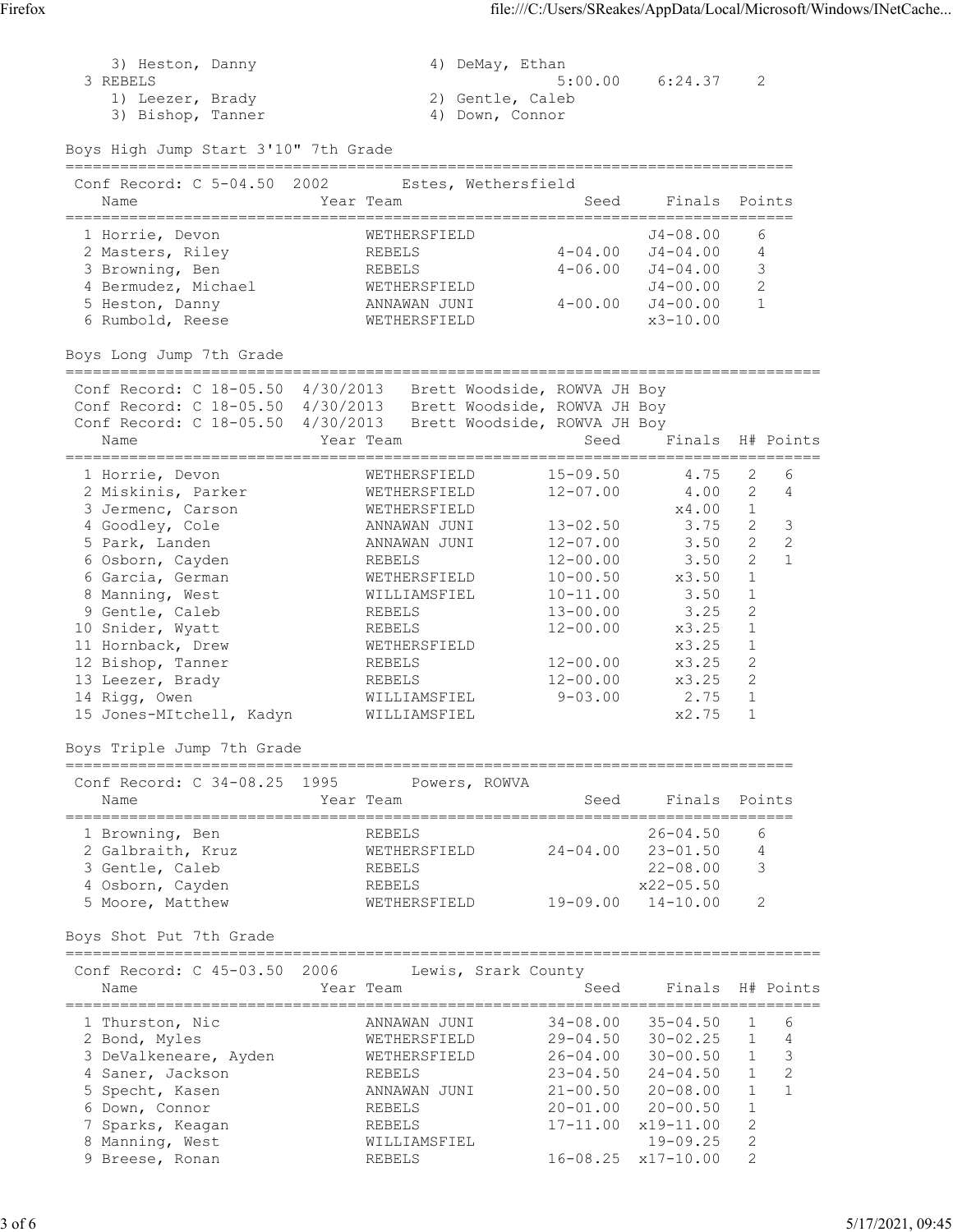| 10 Richards, Will | REBELS |
|-------------------|--------|
| 11 Keever, Sam    | ALWOOD |

 $17 - 01.00$   $x15 - 05.75$  2  $13 - 01.00$   $13 - 03.00$  2

Boys Discus Throw 7th Grade ===================================================================================

| Conf Record: C 114-06.50 1995<br>Name | Year Team    | Conlin, Wethersfield<br>Seed | Finals H# Points |                |               |
|---------------------------------------|--------------|------------------------------|------------------|----------------|---------------|
| 1 Thurston, Nic                       | ANNAWAN JUNI | $95 - 10$                    | $92 - 02$        | 2              | 6             |
| 2 DeValkeneare, Ayden                 | WETHERSFIELD | 76-08                        | 75-09            | 2              | 4             |
| 3 Bond, Myles                         | WETHERSFIELD | $73 - 07$                    | $73 - 06$        | $\overline{2}$ | 3             |
| 4 Jermenc, Carson                     | WETHERSFIELD | $56 - 10$                    | $x64 - 11$       | 2              |               |
| 5 DeSplinter, Wyatt                   | ANNAWAN JUNI | $53 - 04$                    | 64-05            | $\overline{2}$ | $\mathcal{L}$ |
| 6 DeMay, Ethan                        | ANNAWAN JUNI | $57 - 00$                    | x59-08           | $\overline{2}$ |               |
| 7 Park, Landen                        | ANNAWAN JUNI | 60-06                        | x56-09           | 2              |               |
| 8 Rigg, Owen                          | WILLIAMSFIEL | $57 - 07$                    | $56 - 07$        | $\overline{2}$ |               |
| 9 Sparks, Keagan                      | REBELS       | $41 - 04$                    | 55-05            | $\mathbf{1}$   |               |
| 9 Specht, Kasen                       | ANNAWAN JUNI | $55 - 01$                    | x55-05           | 2              |               |
| 11 Watt, Ryan                         | ALWOOD       | $25 - 09$                    | $54 - 11$        | $\mathbf{1}$   |               |
| 12 Feltner, Noah                      | WETHERSFIELD |                              | $x54 - 10$       |                |               |
| 13 Saner, Jackson                     | REBELS       | $50 - 04$                    | $54 - 09$        | 1              |               |
| 14 Garcia, German                     | WETHERSFIELD | $41 - 10$                    | x50-01           | $\mathbf{1}$   |               |
| 15 Breese, Ronan                      | REBELS       | $44 - 09$                    | x45-05           | $\mathbf{1}$   |               |
| 16 Down, Connor                       | REBELS       | $51 - 04$                    | $x45 - 04$       | 1              |               |
| 17 Richards, Will                     | REBELS       | $40 - 00$                    | x42-11           | 1              |               |
| 18 Keever, Sam                        | ALWOOD       | $33 - 00$                    | $29 - 08$        |                |               |

## Boys 100 Meter Dash 8th Grade

=================================================================================== Conf Record: C 11.50 2004 Galbreath, ROWVA Name Sear Team Seed Finals H# Points =================================================================================== 1 Orwig, Nolan REBELS 12.70 13.04 2 6 2 Childs, Brody ANNAWAN JUNI 13.20 13.45 2 4 3 Thomas, Dontaveon 6 METHERSFIELD 14.43 14.10 2 3 4 Rumbold, Riley WETHERSFIELD 14.20 1 2 5 Rash, Castin WETHERSFIELD 14.00 x14.26 2 6 Saner, Ross REBELS 14.98 1 1 7 Davis, Brock WILLIAMSFIEL 14.92 15.04 2 8 Keane, Kellyn WETHERSFIELD 16.06 x15.34 1 9 Seiden, Layne WETHERSFIELD 19.14 x20.66 1

### Boys 200 Meter Dash 8th Grade

| Conf Record: C 25.00 2000<br>Name | Fritch, Cambridge<br>Year Team | Seed  | Finals Points |   |
|-----------------------------------|--------------------------------|-------|---------------|---|
| 1 Orwig, Nolan                    | <b>REBELS</b>                  | 27.00 | 27.26         | 6 |
| 2 Rash, Castin                    | WETHERSFIELD                   | 32.00 | 28.59         | 4 |
| 3 Ketelsen, Dillon                | ANNAWAN JUNI                   | 28.00 | 28.86         | 3 |
| 4 Childs, Brody                   | ANNAWAN JUNI                   | 27.40 | 28.89         |   |
| 5 Davis, Brock                    | WILLIAMSFIEL                   | 31.14 | 30.75         |   |

#### Boys 400 Meter Dash 8th Grade

#### ================================================================================ Conf Record: C 54.50 2006 Ewing, Stark County<br>Name<br>Year Team Name The Year Team Seed Finals Points

| <u>ivaine</u>                | $\pm$ $\sqrt{111}$ $\pm$ $\sqrt{1111}$ | .       | L THUTH LUINLU |                |
|------------------------------|----------------------------------------|---------|----------------|----------------|
| 1 Childs, Brody              | ANNAWAN JUNI                           | 1:11.00 | 1:08.17        | $\kappa$       |
| 2 Campbell, Lucas            | INNAWAN JUNT                           | 1:20.00 | 1:10.79        | $\overline{4}$ |
| Boys 800 Meter Run 8th Grade |                                        |         |                |                |
|                              |                                        |         |                |                |

| Conf Record: C 2:17.30 1994 |           | Hamilton, Wethersfield |                    |  |
|-----------------------------|-----------|------------------------|--------------------|--|
| Name                        | Year Team |                        | Seed Finals Points |  |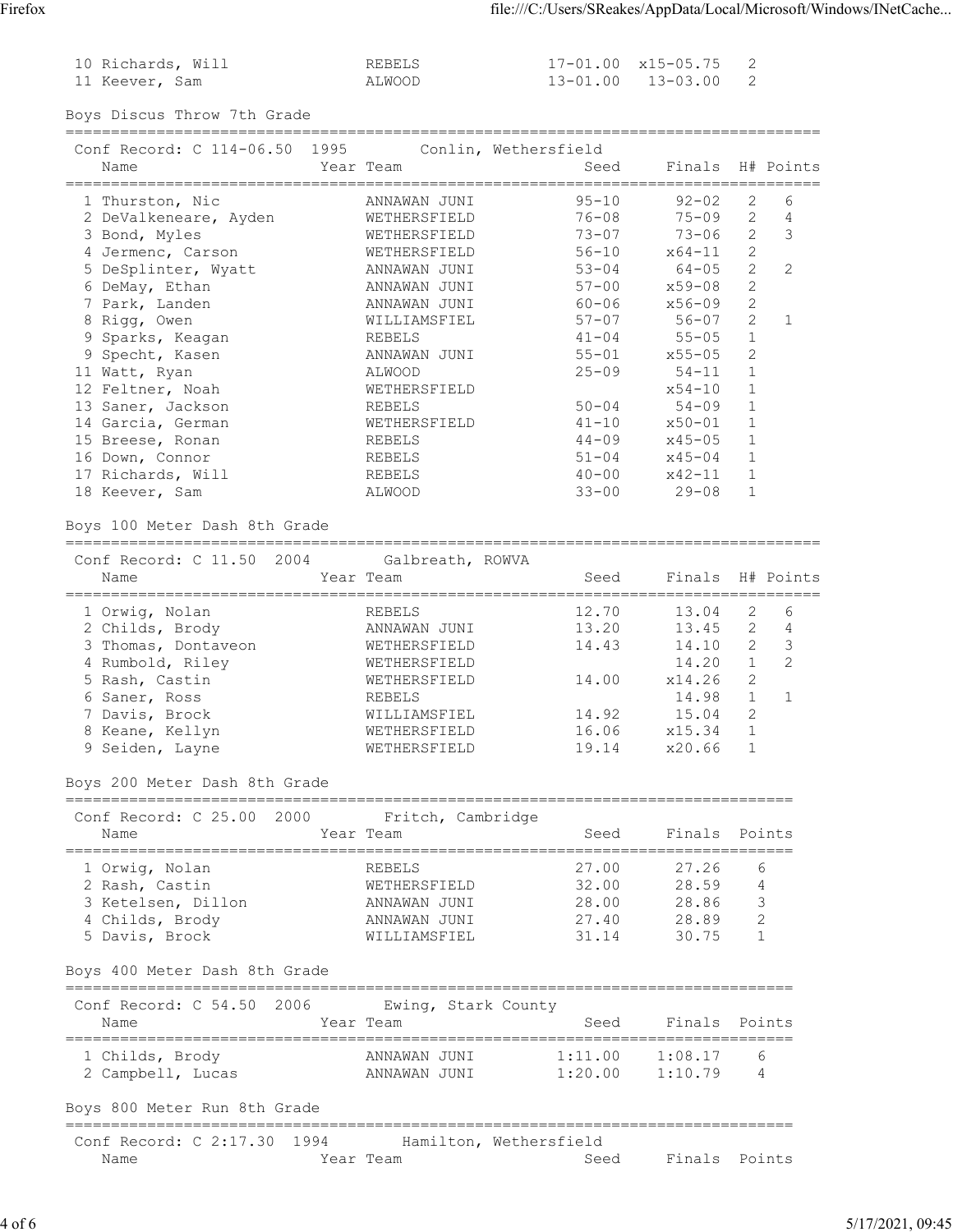| 1 Shrum, Karson                                             | ANNAWAN JUNI                                    | 2:39.00                                | 2:36.35  | 6             |
|-------------------------------------------------------------|-------------------------------------------------|----------------------------------------|----------|---------------|
| 2 Saner, Ross                                               | <b>REBELS</b>                                   | 2:40.00                                | 2:56.04  | 4             |
| 3 Campbell, Lucas                                           | ANNAWAN JUNI                                    | 2:51.00                                | 3:03.40  | 3             |
| 4 Earley, Alec                                              | ANNAWAN JUNI                                    | 3:05.59                                | x3:13.81 |               |
| Boys 1600 Meter Run 8th Grade<br>========================== |                                                 |                                        |          |               |
| Conf Record: $C$ 4:49.00<br>2003<br>Name                    | Bogguess, Alwood<br>Year Team                   | Seed                                   | Finals   | Points        |
|                                                             | =====================                           |                                        |          |               |
| 1 Shrum, Karson                                             | ANNAWAN JUNI                                    | 5:28.70                                | 5:39.06  | 6             |
| 2 Davis, Logan                                              | ANNAWAN JUNI                                    | 6:19.00                                | 6:25.12  | 4             |
| Boys 110 Meter Hurdles 8th Grade                            |                                                 |                                        |          |               |
| Conf Record: C 15.90 1998 Green, Galva                      |                                                 |                                        |          |               |
| Name<br>._____________                                      | Year Team                                       | Seed                                   |          | Finals Points |
| 1 Thomas, Dontaveon                                         | WETHERSFIELD                                    | 19.41                                  | 19.86    | 6             |
| Boys 4x100 Meter Relay 8th Grade                            |                                                 |                                        |          |               |
|                                                             |                                                 |                                        |          |               |
| Conf Record: C 49.60<br>2003                                | Westmer                                         |                                        |          |               |
| Team                                                        | Russell, Vinson, Lorah, Mitchell                | Seed                                   | Finals   | Points        |
|                                                             |                                                 |                                        |          |               |
| 1 ANNAWAN JUNIOR HIGH                                       |                                                 | 54.00                                  | 54.10    | 6             |
| 1) Ketelsen, Dillon<br>3) Shrum, Karson                     | 2) Campbell, Lucas<br>4) Childs, Brody          |                                        |          |               |
| 2 REBELS                                                    |                                                 | 54.00                                  | 54.22    | 4             |
| 1) Browning, Ben                                            | 2) Masters, Riley                               |                                        |          |               |
| 3) Orwig, Nolan                                             | 4) Saner, Ross                                  |                                        |          |               |
| 3 WETHERSFIELD JR. HIGH                                     |                                                 | 55.32                                  | 56.57    | 2             |
| 1) Rash, Castin                                             | 2) Thomas, Dontaveon                            |                                        |          |               |
| 3) Keane, Kellyn                                            | 4) Rumbold, Riley                               |                                        |          |               |
| Boys 4x400 Meter Relay 8th Grade                            |                                                 |                                        |          |               |
| Conf Record: $C$ 4:03.20<br>2003                            | Alwood                                          |                                        |          |               |
|                                                             | Henry, Parks, Desutter, Bogguess                |                                        |          |               |
| Team                                                        |                                                 | Seed                                   | Finals   | Points        |
| 1 ANNAWAN JUNIOR HIGH                                       |                                                 | 5:52.32                                | 5:20.44  | 6             |
| 1) Ketelsen, Dillon                                         | 2) Campbell, Lucas                              |                                        |          |               |
| 3) Heitzler, Brady                                          | 4) Earley, Alec                                 |                                        |          |               |
| Boys High Jump Start 4'4" 8th Grade                         |                                                 | -------------------------------------- |          |               |
| Conf Record: C<br>$5 - 09$<br>2003                          | Scott (2000), Estes (2003), ROWVA, Wethersfield |                                        |          |               |
| Name                                                        | Year Team                                       | Seed                                   |          | Finals Points |
| 1 Saner, Ross                                               | ================<br>REBELS                      | $4 - 10.00$                            | 4-10.00  | 6             |
| 2 Orwig, Nolan                                              | REBELS                                          | $4 - 06.00$                            | 4-08.00  | 4             |
| 3 Thomas, Dontaveon                                         | WETHERSFIELD                                    | $4 - 08.00$                            | 4-04.00  | 3             |
| Boys Long Jump 8th Grade                                    |                                                 |                                        |          |               |
| Conf Record: C 19-05.75 2004                                | Galbreath, ROWVA                                |                                        |          |               |
| Name                                                        | Year Team                                       | Seed                                   | Finals   | Points        |
| 1 Torres, Jonathon                                          | WETHERSFIELD                                    | $12 - 08.00$                           | 4.25     | 6             |
| 2 Rumbold, Riley                                            | WETHERSFIELD                                    | $14 - 10.50$                           | 4.25     | 4             |
| 3 Davis, Brock                                              | WILLIAMSFIEL                                    | $11 - 11.00$                           | 3.50     | 3             |
| 4 Seiden, Layne                                             | WETHERSFIELD                                    | $8 - 07.00$                            | x2.50    |               |